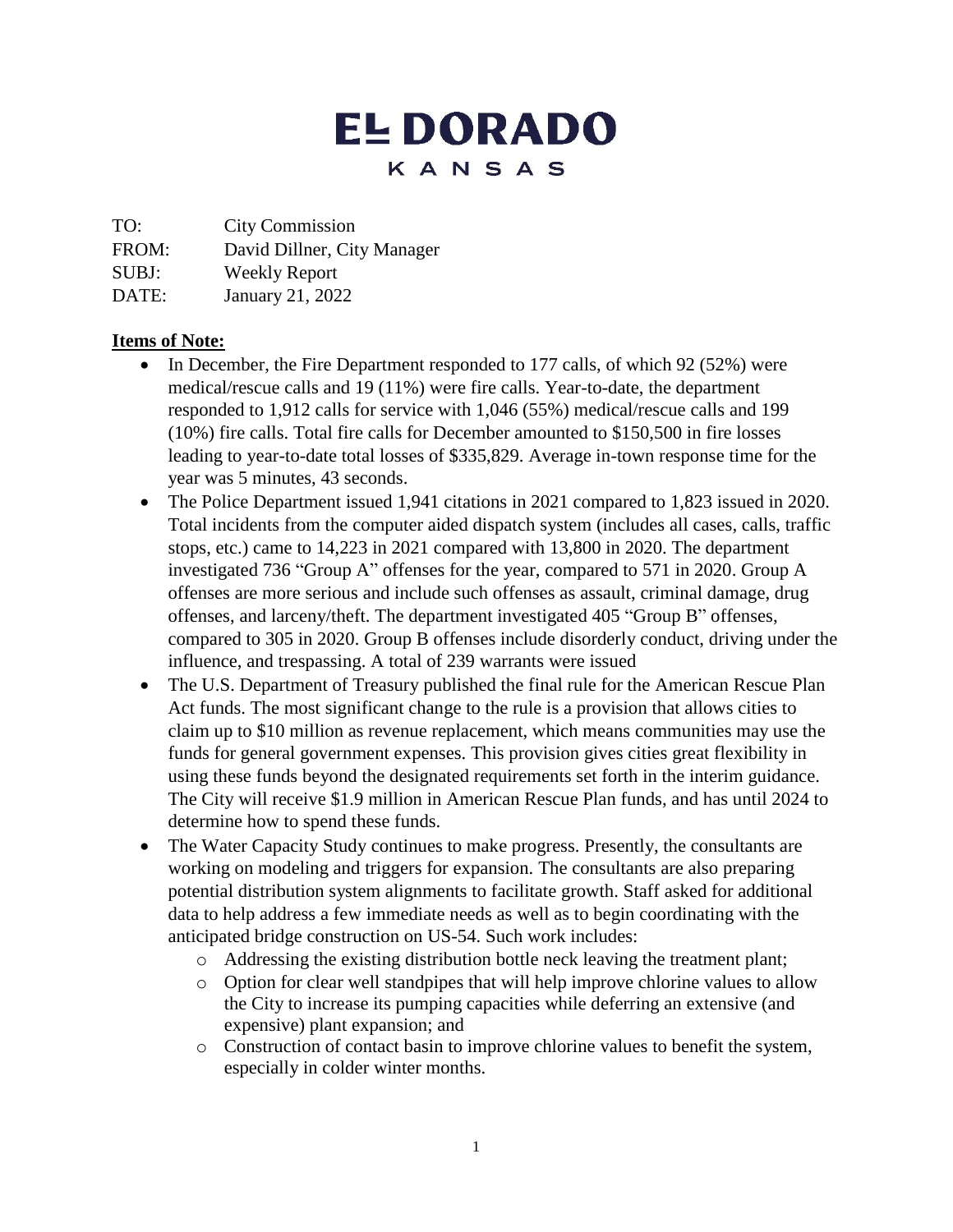#### **Legislative Update:**

- The Kansas Legislature started discussion on a significant economic development bill intended to make Kansas more competitive with respect to large economic development projects in excess of \$1 billion in investment. The legislation would establish new type of incentive by offering companies refundable income tax credits. A major employer could get its income tax liability down to zero, and the state could end up writing annual checks to the company for millions of dollars. The legislation says qualifying companies can receive 15% of their income tax liability, a 10% reimbursement on payroll costs, a 100% exemption on sales tax for construction and a 50% property tax incentive. It also would reimburse the company for 50% of employee training costs, up to \$5 million per year. Using figures provided by the state, a company looking to invest \$1 billion could qualify for up to \$800 million in just income and payroll benefits. An incentive package like this would have been beneficial for a large economic development project looking at El Dorado a year or so ago.
- Several bills have been introduced to eliminate the state sales tax on food (groceries, not restaurants). Both bills explicitly state that local sales taxes would continue to apply to food. The House Taxation Committee will hear HB 2484 and HB 2487 on this matter. The hearing in the Senate on SB 339 was postponed this week; expect it to be rescheduled soon. As you know, it is critical cities are allowed to levy sales taxes on food, particularly since many cities have sales tax revenues pledged to bond payments or to fund general government operations that would otherwise require a significant mill levy increase or reduction in public services.
- A couple of bills on search warrants have been getting hearings early in the Legislative Session. HB 2299 would increase the time in which to execute a warrant from 96 hours to 10 days. The bill received a hearing in the House Judiciary Committee this week. HB 2133 will receive a hearing next week in the House Corrections and Juvenile Justice Committee. This bill would only allow search warrants to be executed by uniformed officers and would require that the officer knock and announce their presence when executing a search warrant. There are times when, due to concerns regarding the safety of people in the dwelling and the destruction of evidence, officers need to be able to exercise discretion as to what is the safest manner to execute a search warrant. This bill would limit that discretion.
- The Senate Federal and State Affairs Committee held informational hearings this week on medical marijuana, sports gambling, and the election bills that have been taken up, passed, or proposed in the last few sessions. The Committee was scheduled to hear testimony on the medical marijuana bill that passed in the House during veto session last year (SB 158). However, the bill was withdrawn from the Committee and referred to the Committee on Interstate Cooperation, effectively putting a hold on the bill for now. In addition to these informational hearings, a number of bills were introduced that we will be keeping an eye on. Two of note had to do with housing incentives and tax credits. The language of these bills is not yet available.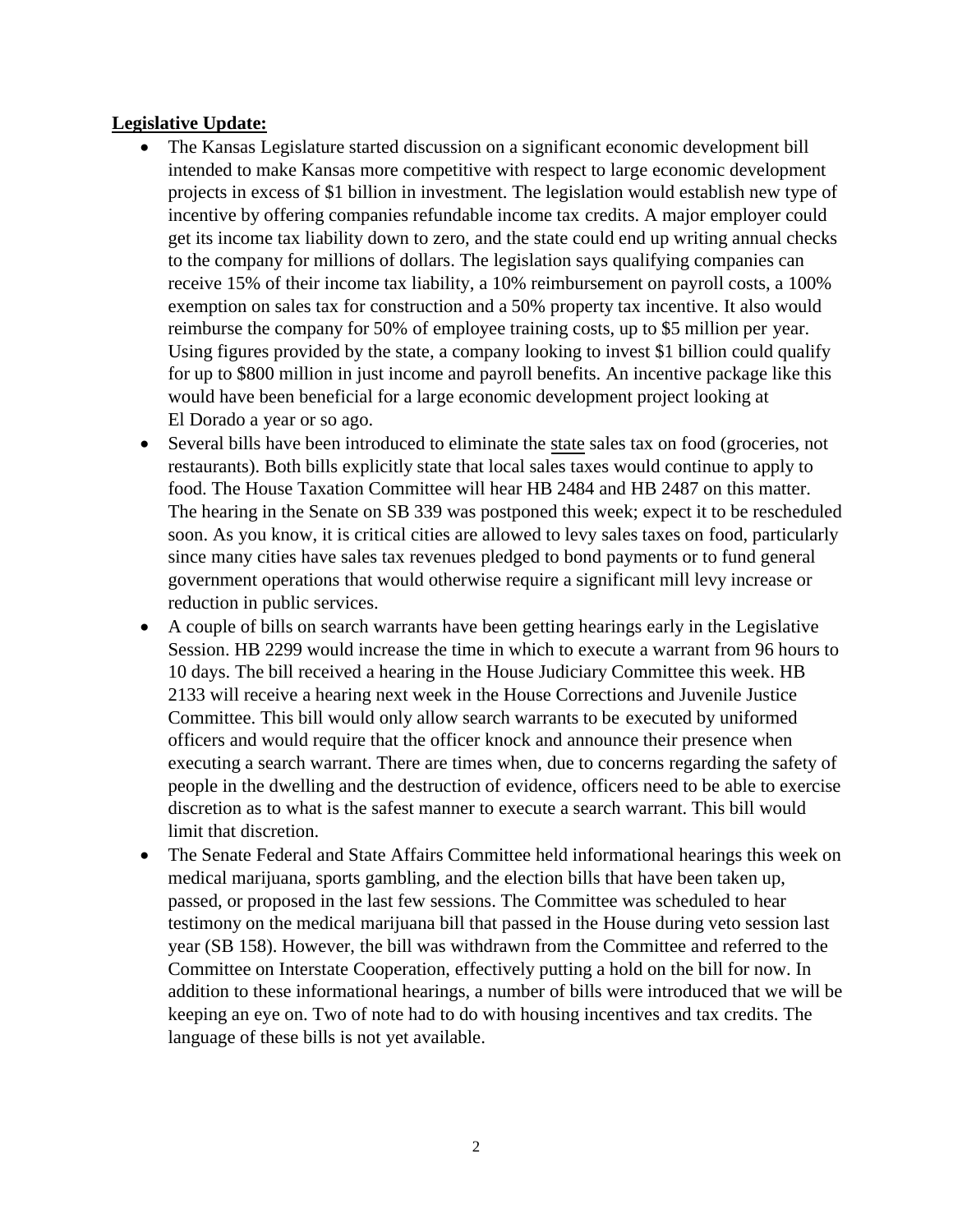### **Things to Think About:**

- The Emporia City Commission recently approved the creation of a housing opportunity overlay district to allow for the potential development of smaller residential properties. The housing opportunity overlay district decreases the minimum lot sizes in a certain area from the 9,000 square feet mandated in city codes to 5,800 square feet. This would consequently increase the number of residential units that could be built within the identified area and could be a more cost-effective means of developing housing.
- EPA should recognize all drinking water and wastewater systems as eligible recipients of funding under the agency's new Water Workforce Infrastructure Development Grant Program, water sector associations wrote in a letter last week. The letter, which was signed by AWWA, NACWA, and WEF, in addition to AWMA, came soon after last year's major infrastructure bill made several reforms to the grant program that was originally created by Congress in 2018. The program is intended to aid in the development and utilization of activities that promote a diverse water sector workforce, such as on-the-job training, test preparation for skilled trade apprenticeships, and advanced training for water sector jobs. Last year's infrastructure legislation modified the program to make municipal public works departments, including water and sewer utilities, eligible to receive the workforce grants.

### **Personnel Update:**

- *Vacant and currently advertised positions:* Police Officer (2), Public Works Maintenance Worker (3), Public Works Equipment Operator (2), Firefighter (2), Water Treatment Operator, Sanitation Lead, Pool Manager
- *Filled and currently advertised positions:* Police Chief
- Jacob McCoy, one the City's newest police officers will report to the Kansas Law Enforcement Training Center (KLETC) on February 14 for the state's fourteen-week certification program.
- The Police Department scheduled another interview/testing date for new applicants for January 26.
- I have made a decision regarding the Police Chief position. I will proceed with making an offer of employment. I anticipate making an announcement on Monday or Tuesday of next week assuming the candidate and I come to terms. The City Commission will receive an email ahead of the announcement.

#### **Commission Calendar:**

- *Upcoming City Commission Items (subject to change):*
	- o **February 2 Work Session –** Advisory Board Appointments; Executive Limitations Policies; Outcomes Policies (cont.)
	- o **February 7 Regular Meeting –** Year in Review; Advisory Board Appointments; Garcia Court Sanitary Sewer Project
	- o **February 16 Work Session** Economic Development Overview (El Dorado Inc., Main Street, and Chamber); Development Process and Incentives